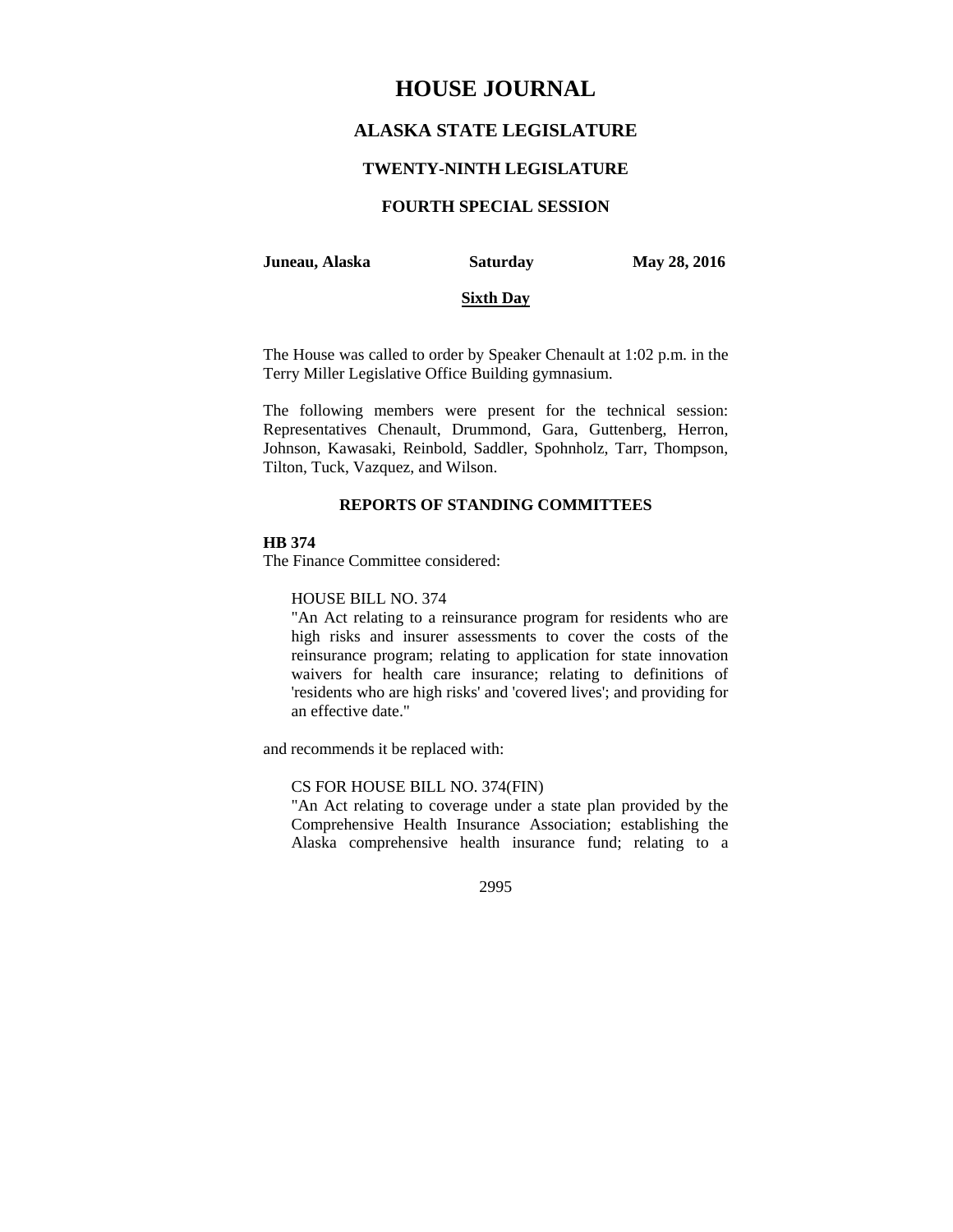reinsurance program; relating to the definition of 'residents who are high risks'; relating to an application for a waiver for state innovation for health care insurance; and providing for an effective date."

The report was signed by Representatives Neuman and Thompson, Co-chairs, with the following individual recommendations:

Do pass (2): Munoz, Thompson

No recommendation (9): Saddler, Kawasaki, Gattis, Pruitt, Gara, Wilson, Edgmon, Guttenberg, Neuman

The following fiscal note(s) apply to CSHB 374(FIN):

3. Fiscal, Dept. of Commerce, Community, & Economic Development

HB 374 was referred to the Rules Committee for placement on the calendar.

# **UNFINISHED BUSINESS**

#### **HB 274**

The following memorandum, dated May 27, 2016, was received from Laura Duval, Enrolling Secretary, Division of Legal and Research Services, regarding:

CS FOR HOUSE BILL NO. 274(RES)

"An Act relating to extensions of certain state land leases; relating to the exchange of state land; and relating to the definition of 'state land.'"

"In accordance with Rule 43, Uniform Rules of the Alaska State Legislature, I am reporting the following manifest errors in CSHB 274(RES), which have been corrected in enrolling:

Page 1, line 12: Delete "it" Insert "the extension"